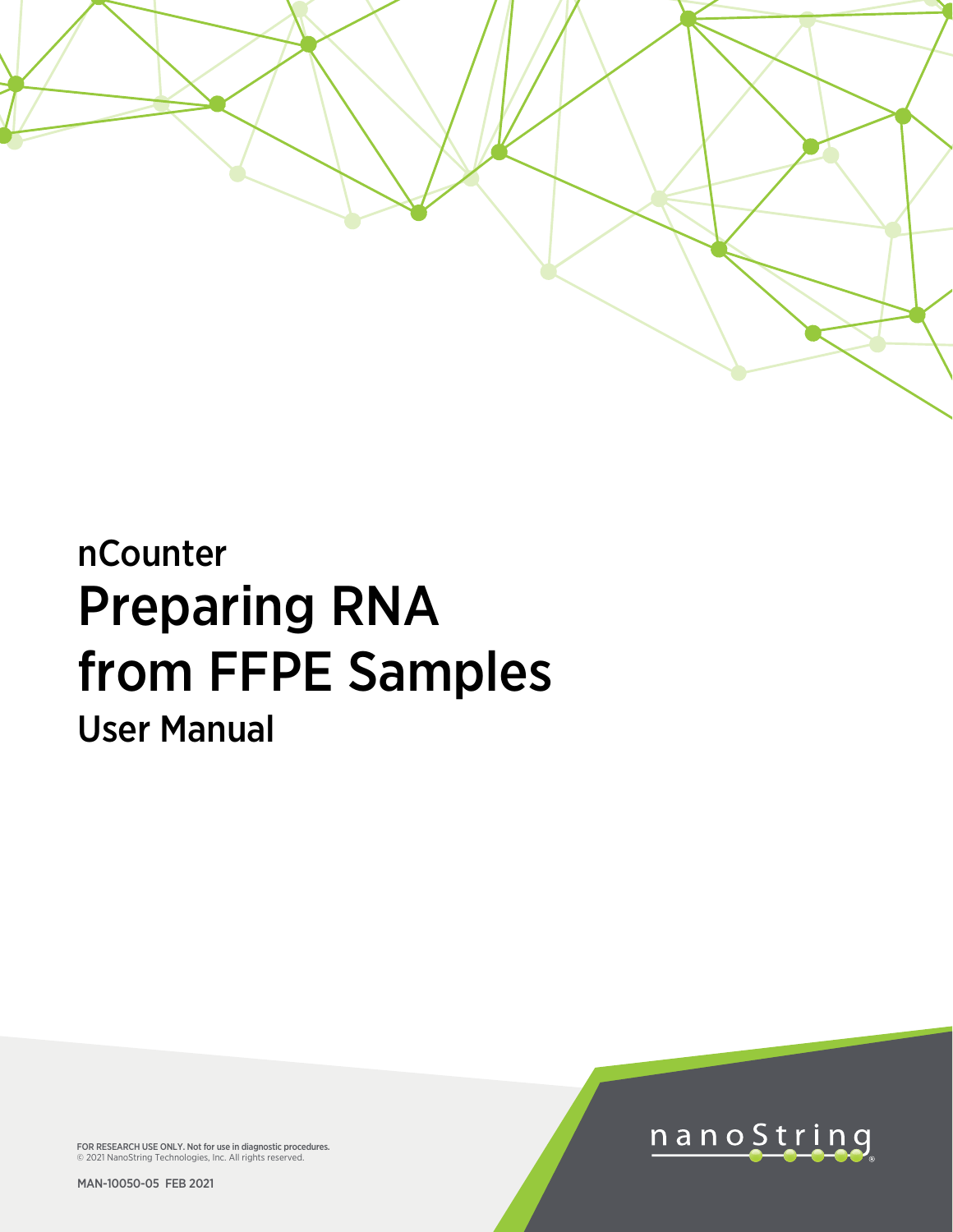# **Preparing RNA from FFPE Samples**

## **Contents**

## <span id="page-1-0"></span>**Introduction**

Formalin-fixed paraffin-embedded (FFPE) tissue specimens are highly valuable sources of sample material for biological assays. However, this material can often be challenging to process for downstream analyses. Many parameters of both the FFPE samples (such as storage time and conditions, fixation time, and specimen size) and nucleic acid extraction methodology can impact the quality and quantity of extracted material. This document outlines important information related to the use and extraction of nucleic acid from FFPE samples for use in nCounter® assays. For information on working with fresh/frozen samples, se[e Preparing RNA and Lysates from Fresh Frozen Samples \(MAN-10051\).](https://www.nanostring.com/download_file/view/860/3778)

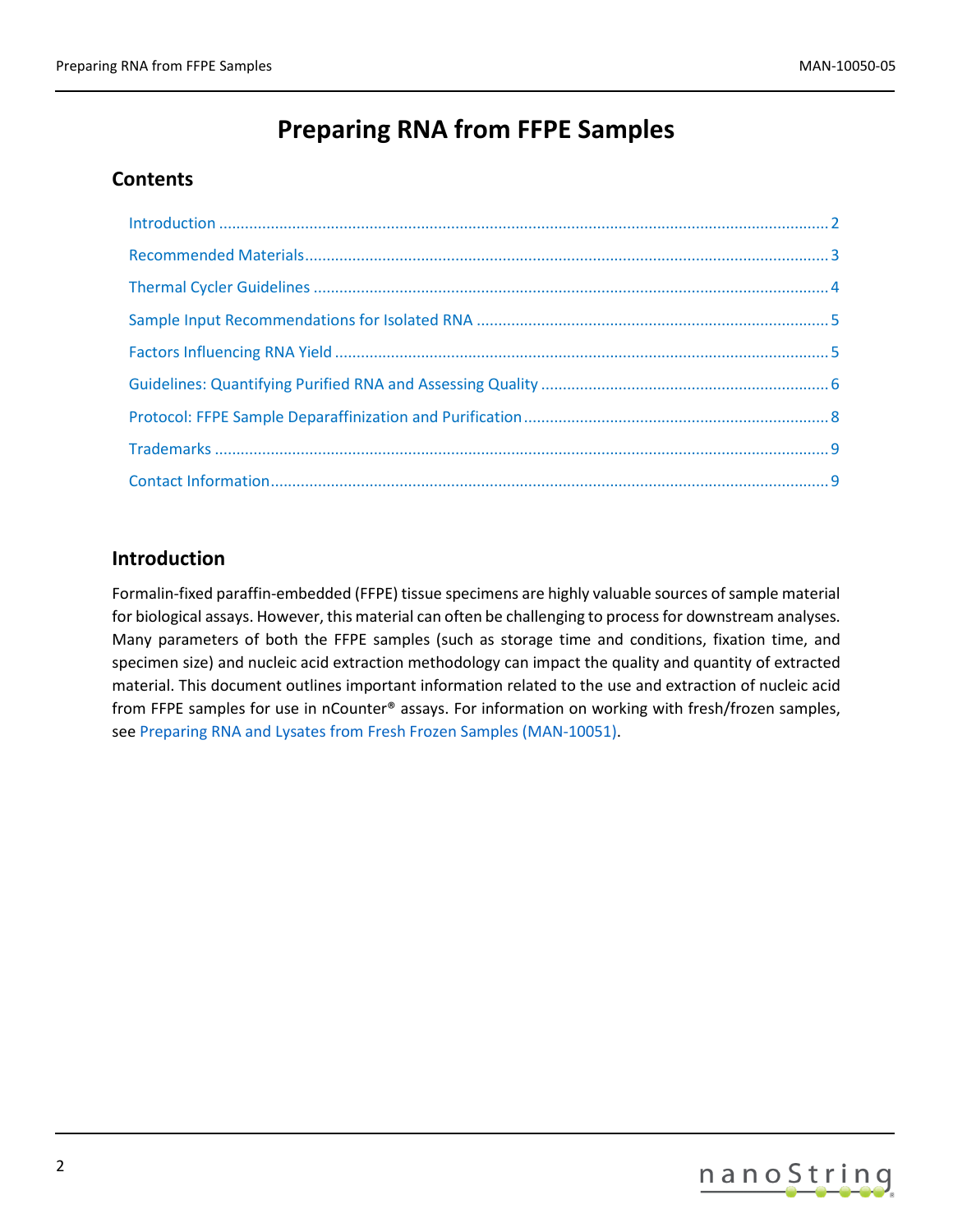#### <span id="page-2-0"></span>**Recommended Materials**

[Table 1](#page-2-1) lists materials and equipment necessary to run nCounter® XT Assays. [Table 2](#page-2-2) lists recommended materials for RNA purification.

<span id="page-2-1"></span>**Table 1**. Materials recommended for all nCounter assays

| Materials/Equipment                    | Manufacturer  | Part Number(s) |
|----------------------------------------|---------------|----------------|
| NanoDrop OR Qubit Fluorometer*         | Thermo Fisher | Various        |
| Bioanalyzer <sup>®</sup> 2100*         | Agilent       | G2939BA        |
| Thermal cycler with a programmable lid | Various       | Various        |
| Microcentrifuge or picofuge            | Various       | Various        |
| Pipettes for 0.5-10, 2-20, 20-200 µL*  | Rainin        | <b>Various</b> |
| Disposable gloves                      | Various       | Various        |

*\* Equivalent products from another manufacturer are acceptable*

#### Contact [NanoString Support](mailto:support@nanostring.com) with questions about the compatibility of products not listed here.

<span id="page-2-2"></span>**Table 2**. Additional materials recommended for gene expression assays using total RNA (standard protocol)

| <b>Material</b>                                  | Manufacturer        | Part Number(s) |
|--------------------------------------------------|---------------------|----------------|
| RNeasy Mini Kit                                  | QIAGEN <sup>®</sup> | 74104 or 74106 |
| (or an equivalent kit from another manufacturer) |                     |                |

**IMPORTANT:** NanoString highly recommends verifying the integrity of total RNA samples via denaturing PAGE or Bioanalyzer before proceeding with hybridization.

**IMPORTANT:** All assays require PCR tubes to perform the sample hybridization reaction. Ensure that these tubes meet the guidelines provided by the thermal cycler manufacturer. Strip tubes may be helpful, but individual tubes may also be used.

While any thermal cycler-compatible tube will work for hybridization, those tubes will **not** work for the Prep Station. Any hybridizations done in non-NanoString-supplied strip tubes **must** be transferred to the strip tubes supplied in the Master Kit.

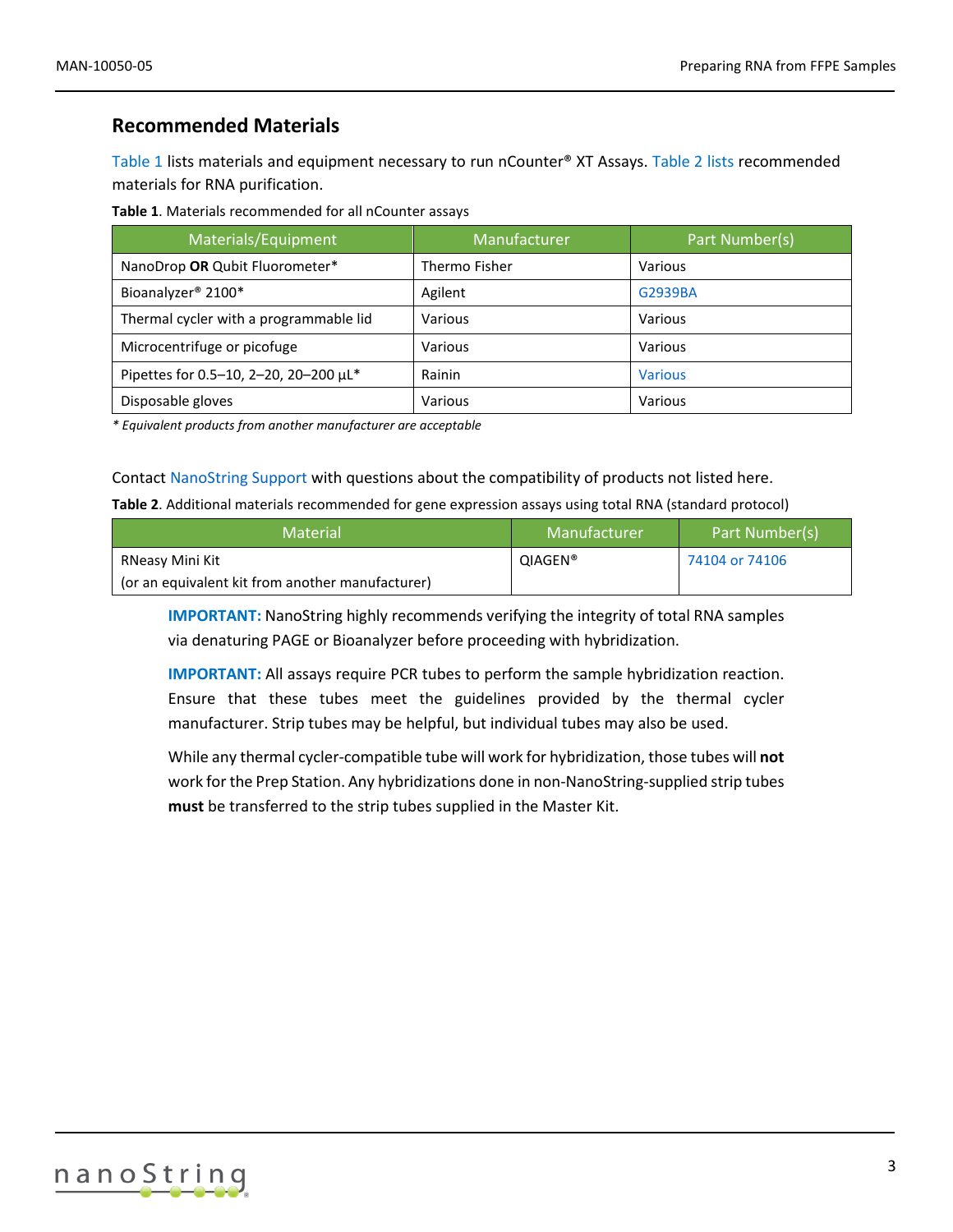# <span id="page-3-0"></span>**Thermal Cycler Guidelines**

Thermal cyclers are produced by a wide variety of manufacturers and possess a wide variety of features. NanoString recommends using a model with a programmable heated lid. Models without programmable lids may reach a very high temperature that causes tubes to melt or deform. However, programmable lids may offer different levels of control.

- Ideally, NanoString recommends a thermal cycler with a heated lid that can adjust throughout the protocol. The heated lid should be set to 5°C greater than the current incubation temperature at any moment.
- Some heated lids cannot be assigned a floating temperature. In this situation, program the heated lid to be 5°C greater than the maximum temperature during the protocol. The heated lid should not exceed 110°C.

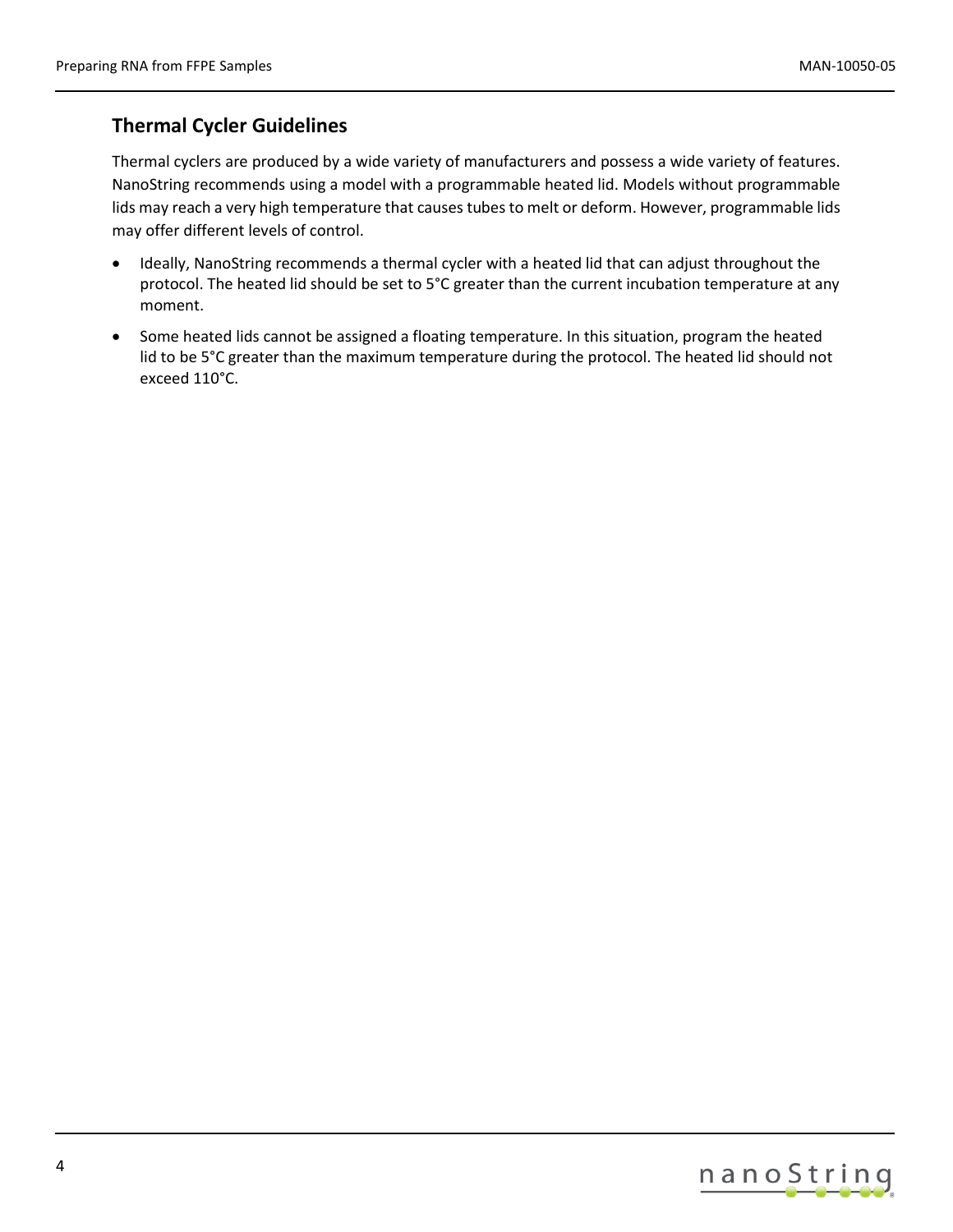#### <span id="page-4-0"></span>**Sample Input Recommendations for Isolated RNA**

The nCounter Analysis System and nCounter SPRINT Profiler utilize different methods for sample processing and digital imaging, although the underlying nCounter chemistry is unchanged. NanoString recommends using 50% less sample for assays performed on the nCounter SPRINT Profiler compared to the nCounter Analysis System to avoid saturation of the imaging surface, which can reduce data quality.

Use [Table 3](#page-4-2) to determine the recommended sample input for most assays included in this manual. (These recommendations do not apply to the RNA:Protein assay, which is optimized for cell number. For RNA:Protein, refer to [RNA:Protein Hybridization Setup\)](https://www.nanostring.com/download_file/view/868/3778). These recommendations apply to sample mass only; sample volume does not vary between systems.

| Sample Type                                                    | nCounter <sup>®</sup> Analysis System<br>(MAX/FLEX) | nCounter® SPRINT Profiler      |
|----------------------------------------------------------------|-----------------------------------------------------|--------------------------------|
| <b>FFPE-derived RNA</b>                                        | $300$ ng                                            | 150 <sub>ng</sub>              |
| Low Input Material (see MAN-10046 for<br>sample prep guidance) | up to 8 µL of amplified sample                      | up to 5 µL of amplified sample |

<span id="page-4-2"></span>**Table 3.** Recommended sample input mass for nCounter XT assays

#### <span id="page-4-1"></span>**Factors Influencing RNA Yield**

RNA yield from FFPE samples is impacted by many factors, including time from excision to fixation, fixation time, tissue type, sample age, surface area of the section, cellularity, section thickness and extraction method. It is important to take such factors into consideration when determining the amount of tissue required for any given assay.

For many sample types, sections as thin as **5 µm** may be used, however, yield is generally optimal with sections that are **10–20 µm** thick due to the higher percentage of intact cells in larger sections.

The tissue type can significantly influence the overall cellularity of a sample, which is directly correlated with yield. It is critical to understand the cellular makeup of your tissues prior to extraction; NanoString recommends serial sections be taken for histological or pathological evaluation before and after the sections are cut to be used for nucleic acid extraction.

A wide variety of extraction methods can be employed to isolate RNA from FFPE samples. Regardless of the extraction method employed, it is important to quantify *and* assess the quality of extracted material prior to hybridization. This protocol uses the [Qiagen RNeasy Mini](https://www.qiagen.com/us/products/discovery-and-translational-research/dna-rna-purification/rna-purification/total-rna/rneasy-ffpe-kit/#orderinginformation) Kit and provides important considerations for assessment of RNA quality and yield.

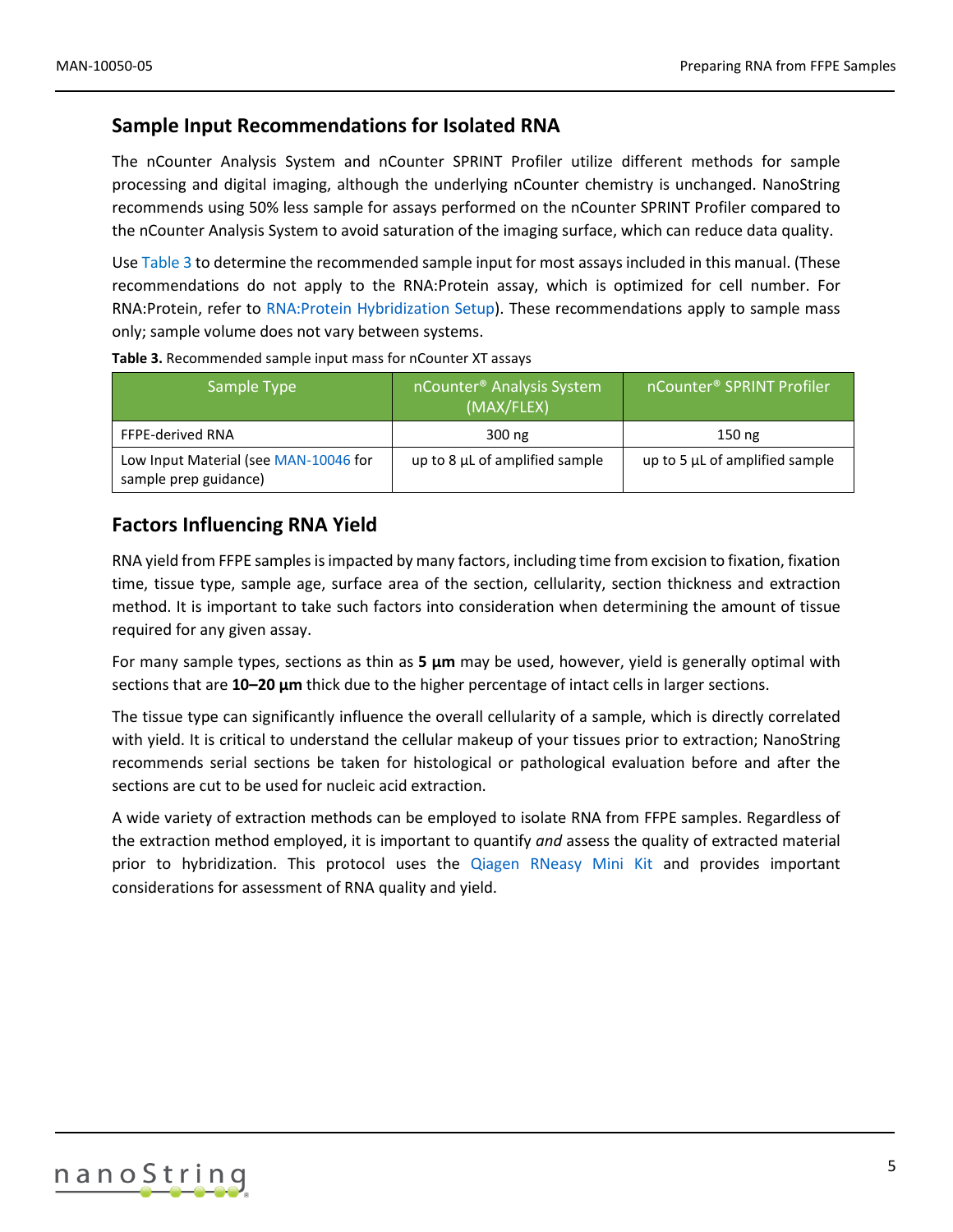## <span id="page-5-0"></span>**Guidelines: Quantifying Purified RNA and Assessing Quality**

Assess RNA quality using a Fragment Analyzer (e.g., Bioanalyzer) and RNA quantity using fluorescence (e.g., Qubit Fluorometer ) or spectrophotometry (e.g., Nanodrop) methods. While fluorometric assays usually provide more accurate results, NanoString input recommendations refer to spectrophotometric (Nanodrop) readings. We recommend determining the 260/280 and 260/230 OD ratios from the spectrophotometer results to assess the purity of the isolated RNA (see below).

**NOTE:** Quantification of dilute material (below **~20 ng/μL**) via spectrophotometry should be interpreted with caution. Fluorescent-based quantification methods yield more accurate results in these situations.

Quantification tends to be most accurate when the A260/280 and A260/230 ratios are high:

- The A260/280 ratio is generally used to determine protein contamination of a nucleic acid sample as aromatic proteins have a strong UV absorbance at 280 nm. For pure RNA, A260/280 ratios should be ~2.1. A lower ratio indicates likely protein contamination, which may artificially inflate RNA quantity measurements.
- The A260/230 ratio indicates the presence of organic contaminants, such as (but not limited to): phenol, TRIzol, chaotropic salts and other organic compounds. Samples with 260/230 ratios below 1.8 typically have a significant amount of these contaminants and these may interfere with downstream applications involving enzymes, such as amplification. In a pure sample, the A260/230 should be close to 2.0.
- Evaluate RNA quality using a fragment analysis system to measure nucleic acid fragmentation. NanoString recommends that at least 50% of the sample be greater than 200 nucleotides (nt) in length for optimal performance. RNA samples that exhibit greater levels of fragmentation may still be used but input levels may need to be increased (see below).

Appropriate input may be estimated with the following equation:

#### **(100/percent of sample > 200 nt) x 100 ng (or 50 ng for SPRINT)**

The percent of samples greater than 200 nt can be estimated by having the BioAnalyzer or Tape Station calculate the percent of the sample between 50–200 nt and subtracting that quantity from 100%. This calculation is a tool to help estimate ideal input, but not a complete predictor of success; it is less predictive in samples with less than 25% of fragments greater than 200 nt and samples with extremely low concentration (<10 ng/ $\mu$ L). Based on the estimations, we also recommend grouping the input amounts in reasonable buckets (e.g., 100 ng/125 ng/150 ng/200 ng), instead of trying to use precise ng values for each sample.

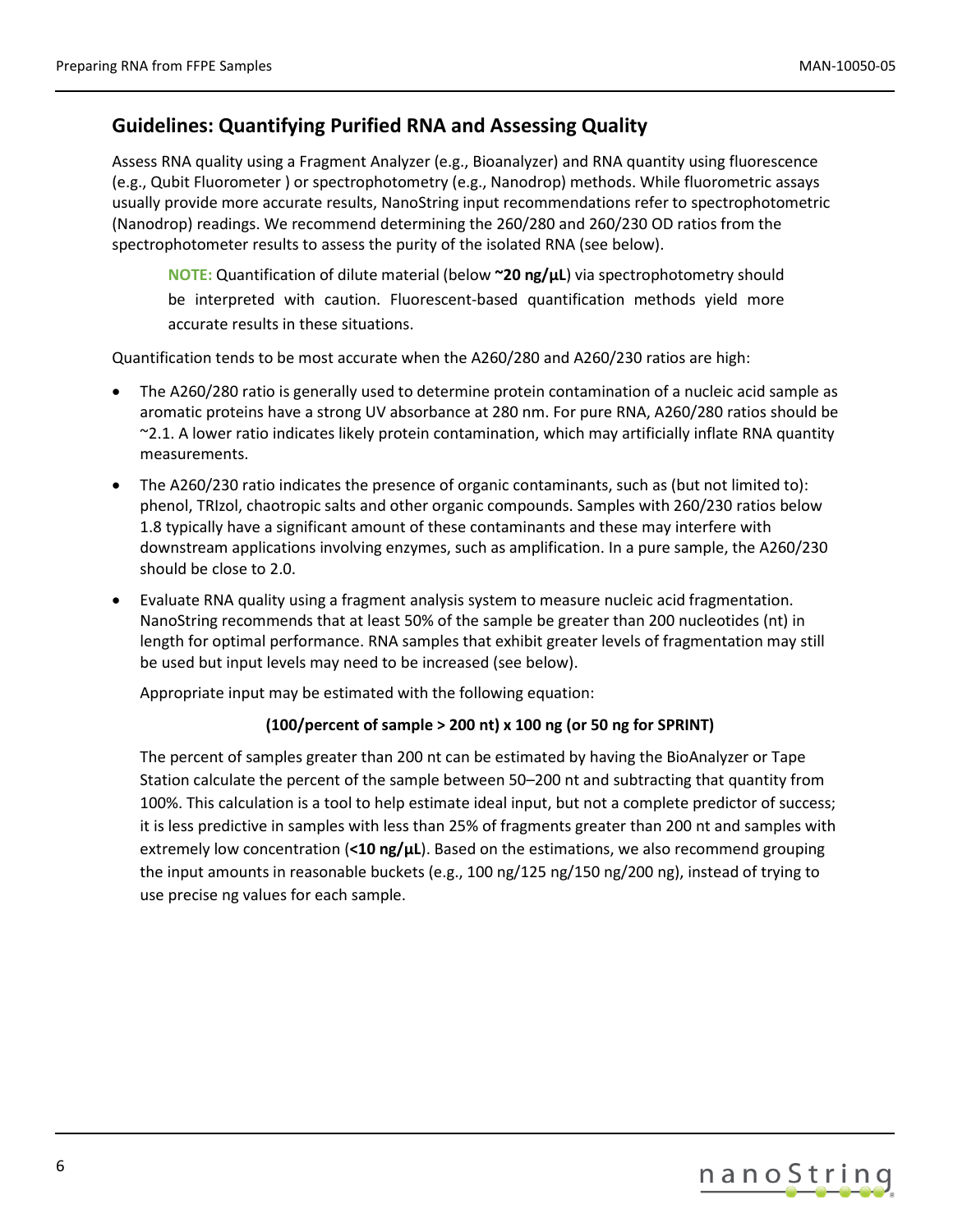• For most nCounter applications, sample input volumes are **5 µL** and a range of **50–300 ng** for MAX/FLEX **or 25–150 ng** for SPRINT. Starting with **100 ng** for MAX/FLEX or **50 ng** for SPRINT is recommended. As such, purified RNA samples should have a minimum concentration of **20–60 ng/µL**. For samples that are more dilute, concentration may be performed by column concentration (such as the Amicon Ultracel-3 3000 kDa MWCO or the 3000 kDa MWCO by Millipore), ethanol precipitation, or SpeedVac if no downstream enzymatic steps are required. For samples that have less total RNA abundance, amplification may be required prior to inclusion in an nCounter hybridization. In such cases, as little as **10 ng** (**2.5 ng/µL**) of RNA from FFPE may be used.

**NOTE:** See [MAN-10046](https://www.nanostring.com/wp-content/uploads/2021/03/MAN-10046-04_Low_RNA_Input_Amplification_Kit_User_Manual-1.pdf) for additional information on the use of the [nCounter Low RNA](https://www.nanostring.com/products/sample-prep-and-ncounter-consumables/ncounter-low-rna-input-kit)  [Input Kit.](https://www.nanostring.com/products/sample-prep-and-ncounter-consumables/ncounter-low-rna-input-kit)

• Store purified RNA at -80°C.

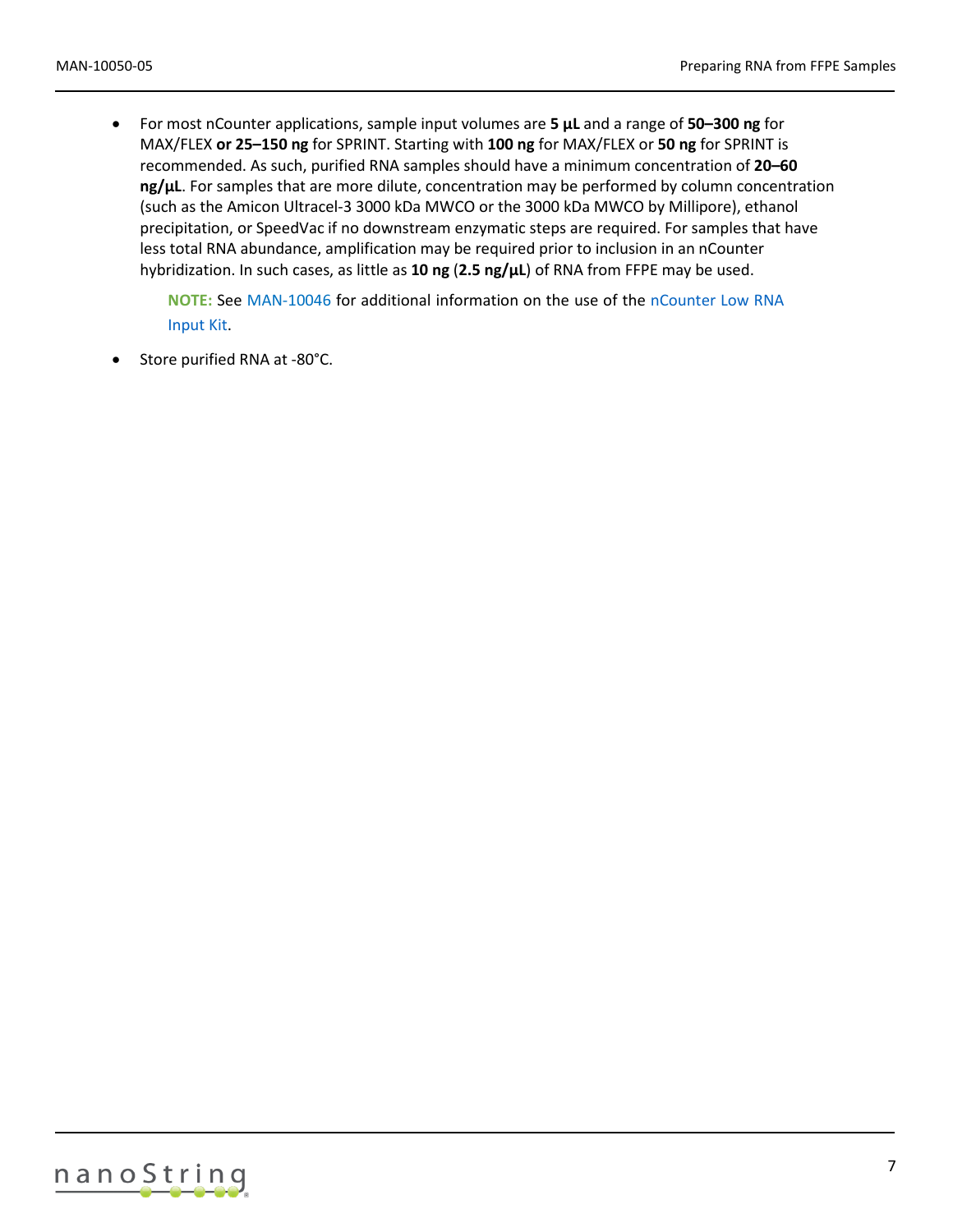## <span id="page-7-0"></span>**Protocol: FFPE Sample Deparaffinization and Purification**

**NOTE:** RNA Prep from FFPE takes a minimum of 5 hours to complete when using the [Qiagen RNeasy Mini](https://www.qiagen.com/us/products/discovery-and-translational-research/dna-rna-purification/rna-purification/total-rna/rneasy-ffpe-kit/#orderinginformation) Kit with this deparaffinization protocol.

**IMPORTANT:** Do not deparaffinize a slide for protein preparation using this protocol. A different protocol is outlined for this purpose in [Protein Processing for FFPE Samples](https://www.nanostring.com/application/files/1614/9910/9795/MAN-10053-01_Protein_Processing_for_FFPE_Samples.pdf)  [\(MAN-10053\).](https://www.nanostring.com/application/files/1614/9910/9795/MAN-10053-01_Protein_Processing_for_FFPE_Samples.pdf)

#### **Table 4**. Materials for extracting and quantifying nucleic material from FFPE samples

| <b>Material</b>                                | Manufacturer  | Part    |
|------------------------------------------------|---------------|---------|
| Qiagen RNeasy Mini Kit                         | <b>QIAGEN</b> | 73504   |
| D- or R-Limonene                               | Various       | Various |
| 100% Ethyl Alcohol (EtOH), ACS grade or better | Various       | Various |
| Glycerol                                       | Various       | Various |
| Agilent Bioanalyzer (or similar system)        | Various       | Various |

1. If the **starting material** is **FFPE curls**, follow the instructions outlined in the [Qiagen RNeasy Mini](https://www.qiagen.com/us/products/discovery-and-translational-research/dna-rna-purification/rna-purification/total-rna/rneasy-ffpe-kit/#orderinginformation) Kit manual for purifying RNA from FFPE samples.

If the **starting material** is **slide-mounted FFPE tissue sections**, proceed with Step 2.

- 2. Place the slides in a rack and gently performing the following washes using Coplin jars:
	- □ D- or R-Limonene: 2 minutes
	- $\Box$  New bath of D- or R-Limonene: 2 minutes
	- □ 100% ethanol: 2 minutes
	- □ Nuclease-free water: 1 minute
- 3. Air dry the slides.
- 4. Once the slides are dry, add enough 3% glycerol to cover the tissue in order to prevent pellet loss.
- 5. Wipe up excess 3% glycerol around the cell sections using an absorbent tissue.
- 6. Scrape the sectionsin a single direction on the slide with a clean razor blade to create a cohesive mass.
- 7. Use a small volume (<**150** µ**L**) of Buffer PKD from the [Qiagen RNeasy Mini](https://www.qiagen.com/us/products/discovery-and-translational-research/dna-rna-purification/rna-purification/total-rna/rneasy-ffpe-kit/#orderinginformation) Kit to transfer the cohesive mass into a 1.5 mL tube.
- 8. Add Buffer PKD to the sample to bring the final volume to **150 µl** total.
- 9. Add **10 µl** proteinase K and mix by vortexing.
- 10. Perform the remaining post-PKD/ProK-digestion steps outlined in the [Qiagen RNeasy Mini](https://www.qiagen.com/us/products/discovery-and-translational-research/dna-rna-purification/rna-purification/total-rna/rneasy-ffpe-kit/#orderinginformation) Kit instructions to purify RNA
- 11. Extracted nucleic acid should be stored at -80°C.